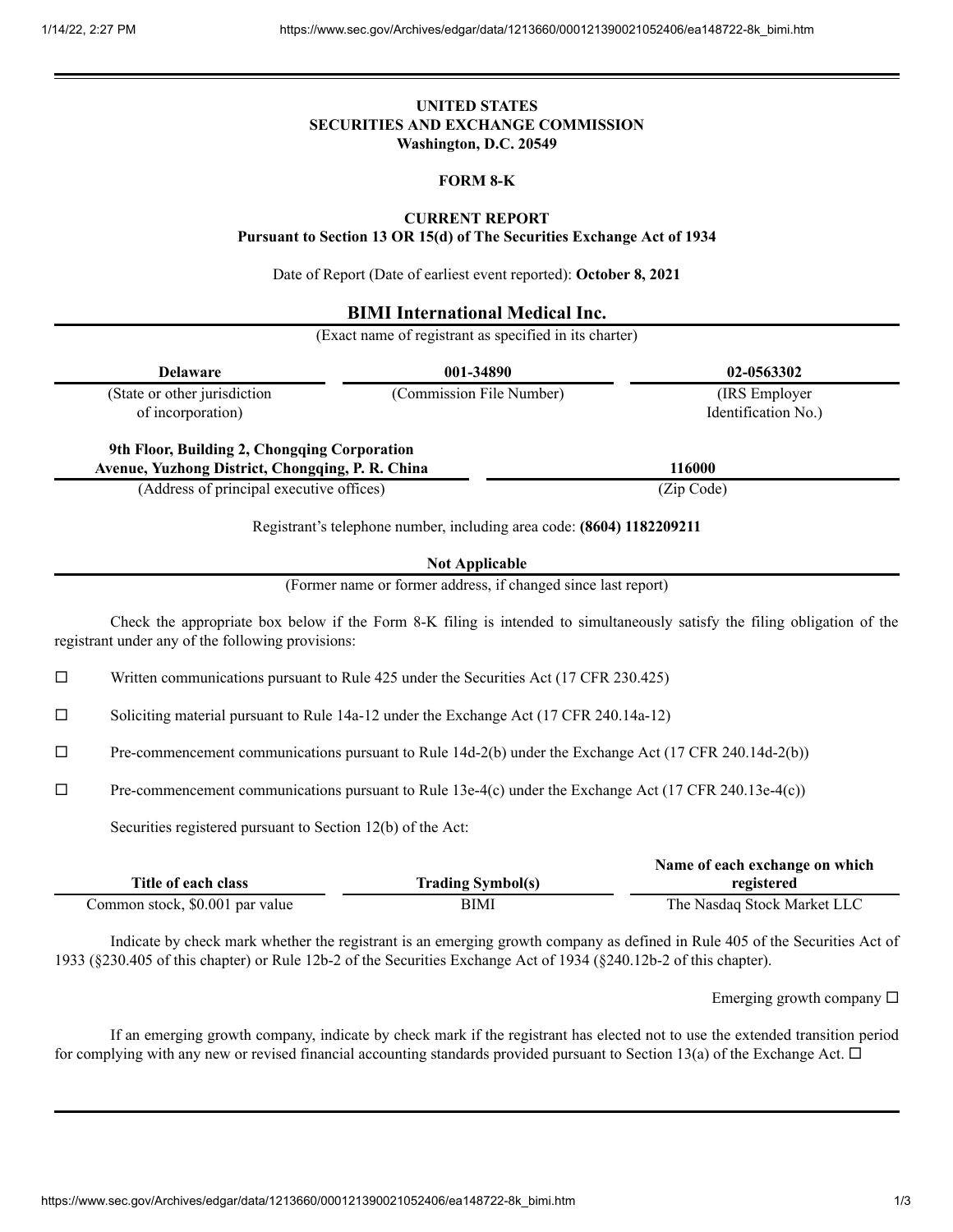#### **Section 2 – Financial Information**

# **Item 2.01. Completion of Acquisition or Disposition of Assets.**

As previously disclosed, on September 10, 2021, the Registrant entered into a Stock Purchase Agreement (the "Agreement") to acquire Chongqing Zhuoda Pharmaceutical Co., Ltd. ("Zhuoda"), a distributor of pharmaceuticals and biologicals in the People's Republic of China. Pursuant to the Agreement, the Registrant agreed to purchase all the issued and outstanding equity interests in Zhuoda. The transaction closed effective October 8, 2021 when 100% of equity interests in Zhuoda were transferred to the Registrant and the closing consideration was paid.

The aggregate purchase price for the equity interests was US\$11,617,500 (RMB 75,000,000), to be paid in shares of BIMI's common stock. The closing consideration was 2,200,000 shares of common stock of BIMI valued at RMB 43,560,000, or \$3.00 per share (approximately US\$6,600,000). The balance of the purchase price in the amount of US\$4,800,000 (RMB 31,680,000) is subject to post-closing adjustments based on the performance of Zhuoda in 2022 and 2023.

The foregoing description is qualified in its entirety by reference to the full text of the Agreement, which was filed as Exhibit 4.1 to the Registrant's Current Report on Form 8-K dated September 14, 2021 and is incorporated in this Report by reference.

# **Item 3.02 Unregistered Sale of Equity Securities.**

The information required to be reported under this Item is incorporated by reference to Item 2.01 of this Current Report on Form 8-K.

The information under this Item 8.01 is deemed "furnished" and not "filed" under Section 18 of the Securities Exchange Act of 1934, as amended (the "Exchange Act"), or otherwise subject to the liability of that section, and shall not be incorporated by reference into any registration statement or other document filed under the Securities Act of 1933, as amended, or the Exchange Act, except as shall be expressly set forth by specific reference in such filing.

The information in this Current Report on Form 8-K may contain forward-looking statements based on management's current expectations and projections, which are intended to qualify for the safe harbor of Section 27A of the Securities Act of 1933, as amended, and Section 21E of the Securities Exchange Act of 1934, as amended. The statements contained herein that are not historical facts are considered "forward-looking statements." Such forward-looking statements may be identified by, among other things, the use of forward-looking terminology such as "believes," "expects," "may," "will," "should," or "anticipates" or the negative thereof or other variations thereon or comparable terminology, or by discussions of strategy that involve risks and uncertainties. In particular, statements regarding the efficacy of investment in research and development are examples of such forward-looking statements. The forward-looking statements include risks and uncertainties, including, but not limited to, the effect of political, economic, and market conditions and geopolitical events, including the current COVID-19 global crisis; legislative and regulatory changes that affect our business; the availability of funds and working capital; the actions and initiatives of current and potential competitors; investor sentiment; and our reputation. The Registrant does not undertake any responsibility to publicly release any revisions to these forwardlooking statements to take into account events or circumstances that occur after the date of this report. Additionally, the Registrant does not undertake any responsibility to update you on the occurrence of any unanticipated events, which may cause actual results to differ from those expressed or implied by any forward-looking statements. The factors discussed herein are expressed from time to time in the Registrant's filings with the Securities and Exchange Commission available at http://www.sec.gov .